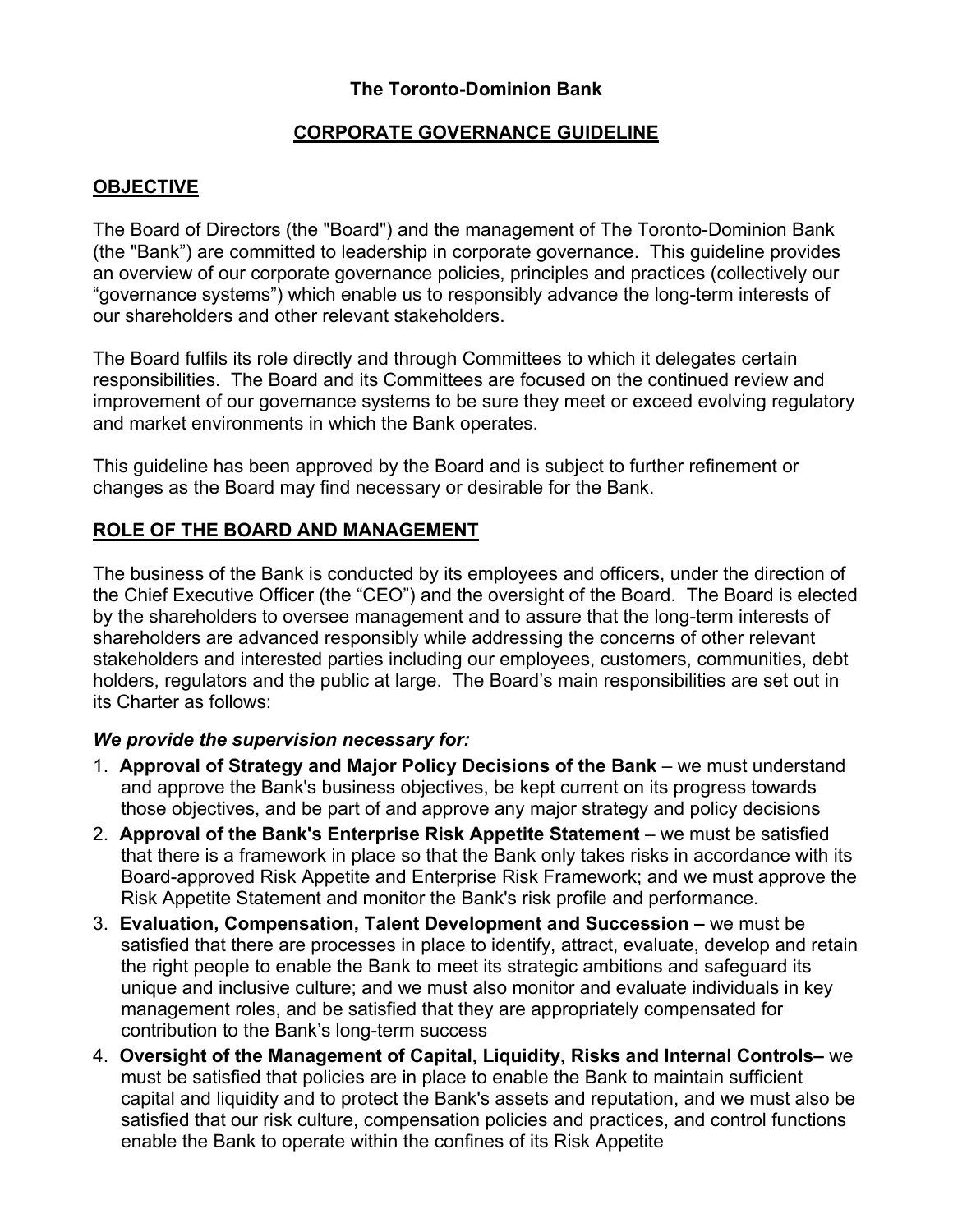- 5. **Disclosure of Reliable and Timely Information to Investors –** we must be satisfied that the Bank is providing its investors with accurate and balanced information in a timely manner
- 6. **Effective Board Governance**  we must function effectively as a Board in order to meet our stewardship responsibilities; our Board needs to be comprised of strong members with the appropriate skills, experience, and the right information

# **OUR BOARD OF DIRECTORS**

#### **Director Independence**

The Board believes that it needs to be able to operate independently of management in order to be effective. Therefore, a large majority of the Board should be independent at all times, and each Committee should be composed entirely of independent directors. In order to be considered independent, a director must not have any direct or indirect relationships with the Bank that would make the director personally beholden to the Bank and consequently interfere with the exercise of the director's independent judgment.

The Board has adopted a Director Independence Policy and delegated responsibility to the Corporate Governance Committee for (i) recommending to the Board independence criteria for directors, and (ii) evaluating the independence of directors annually and as needed for director or committee appointments during the year.

## **Other Directorships and Board Interlocks Policy**

In addition to maintaining their independence, directors must be able to devote sufficient time to their responsibilities to TD. Board members are restricted from serving on other boards without prior advance notice to and approval from the Chair of the Corporate Governance Committee of his or her intention to accept an invitation to serve on the board of directors of any public company board or any company in the financial services sector. Other than as members of the Board of the Bank, no more than two board members may sit on the same public company board without the consent of the Corporate Governance Committee. In addition, no member of the Audit Committee may serve on more than three public company audit committees without the consent of the Corporate Governance Committee and the Board.

# **Board Chair**

The Board Chair is responsible for facilitating the functioning of the Board independently of management and for maintaining and enhancing the quality of the Board's and the Bank's governance. The Chair's main responsibilities are set out in the Charter of the Board Chair. The Board Chair must be independent and must be appointed annually by the nonmanagement directors of the Board. The Board Chair chairs meetings of the Board (including in-camera sessions) and meetings of the Bank's shareholders. The Board Chair is also the Chair of the Corporate Governance Committee and a member of the Human Resources Committee.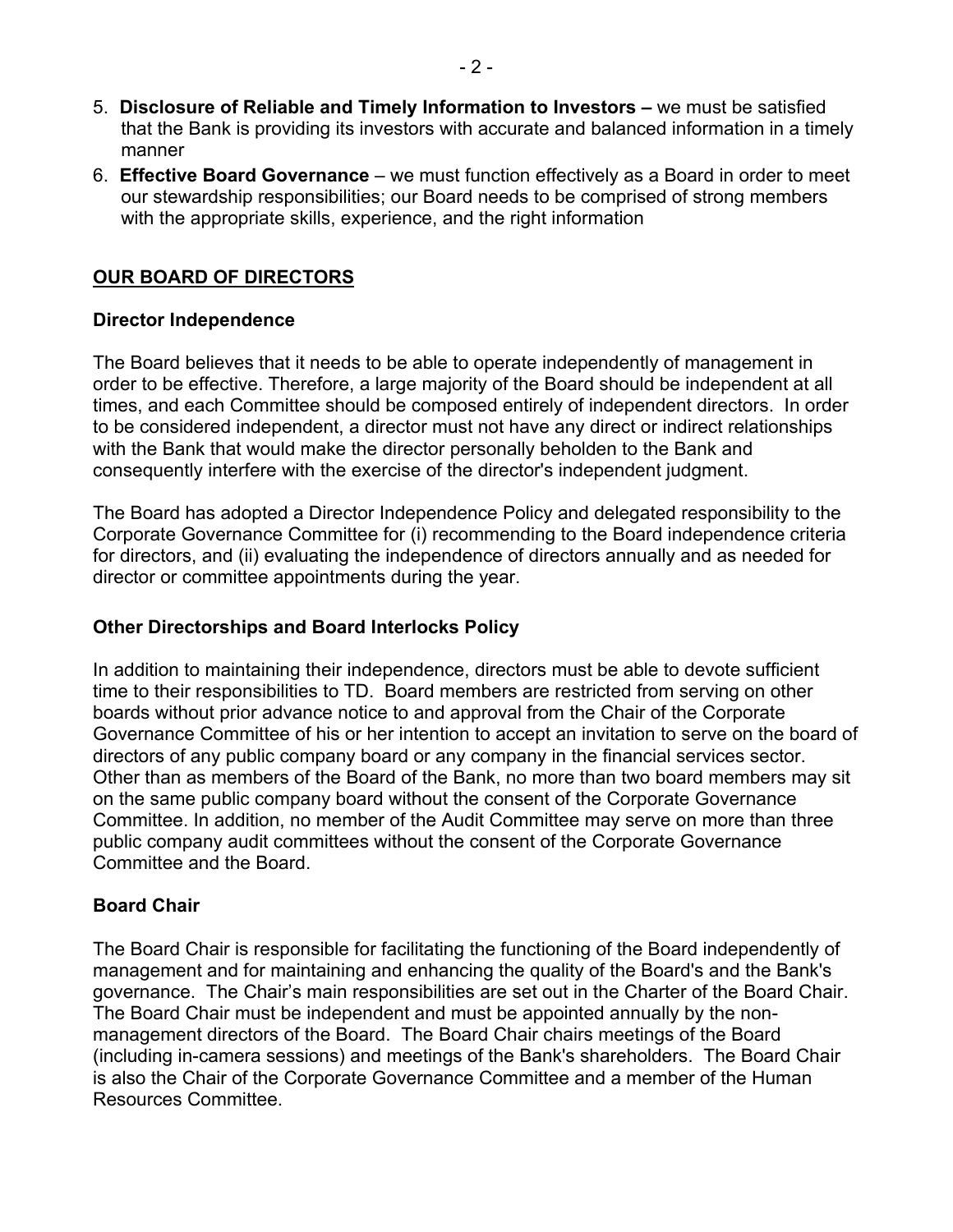### **Board Size and Other Board Composition Considerations**

## *Board Size*

The Board is required to have a minimum of 12 directors. The exact size of the Board is set by directors' resolution prior to each annual shareholders' meeting on the recommendation of the Corporate Governance Committee. The Board size may be changed by the Board from time to time between annual shareholders' meetings. In considering Board size, the Board balances the competing goals of keeping the Board to a size which facilitates effective discussions, while at the same time offering appropriate representation to meet the competency and diversity needs of the Board and its Committees in the context of the Bank's business and operating environment.

### *Composition of the Board and Recruiting New Directors*

#### Approach and Process

The Board strives to be constituted of directors with the right mix of experience, expertise and diverse perspectives to enable the Board to carry out its wide-ranging responsibilities.

The Corporate Governance Committee recommends to the Board for approval criteria for composition of the Board, regularly assesses the Board's succession and renewal plans in light of such criteria, and satisfies itself that the directors of the Bank, taken as a whole, have the competencies relevant to the opportunities, risks, ethical culture and long-term strategy of the Bank. In identifying individuals qualified to become candidates, the committee invites suggestions from other directors and management, and it often engages independent consultants to help in these tasks. The chair leads the process and the CEO is included with a number of directors in the interview process. The Bank maintains an evergreen list of potential director candidates. The Corporate Governance Committee regularly considers potential candidates even when the Board does not have an immediate vacancy.

New director candidates should normally be able to serve for up to 10 years. The Corporate Governance Committee satisfies itself that prospective candidates fully understand the Board and its Committees and the contributions expected of individual directors. The Corporate Governance Committee assesses the personal attributes, competencies and experience of each candidate to determine that he or she will be able to make an effective contribution to the work of the board. Upon the recommendation of the Corporate Governance Committee, the Board annually recommends the director nominees to shareholders and the shareholders can vote separately on each nominee at the annual shareholders' meeting.

#### **Competencies**

The Board should be composed of members with a broad spectrum of competencies (e.g., skills, educational backgrounds, experience and expertise from a range of industry sectors and geographies) that reflect the nature and scope of the Bank's business. When identifying and considering qualified candidates for the Board, the Corporate Governance Committee considers diversity criteria as set out in the Bank's Board Diversity Policy. The Corporate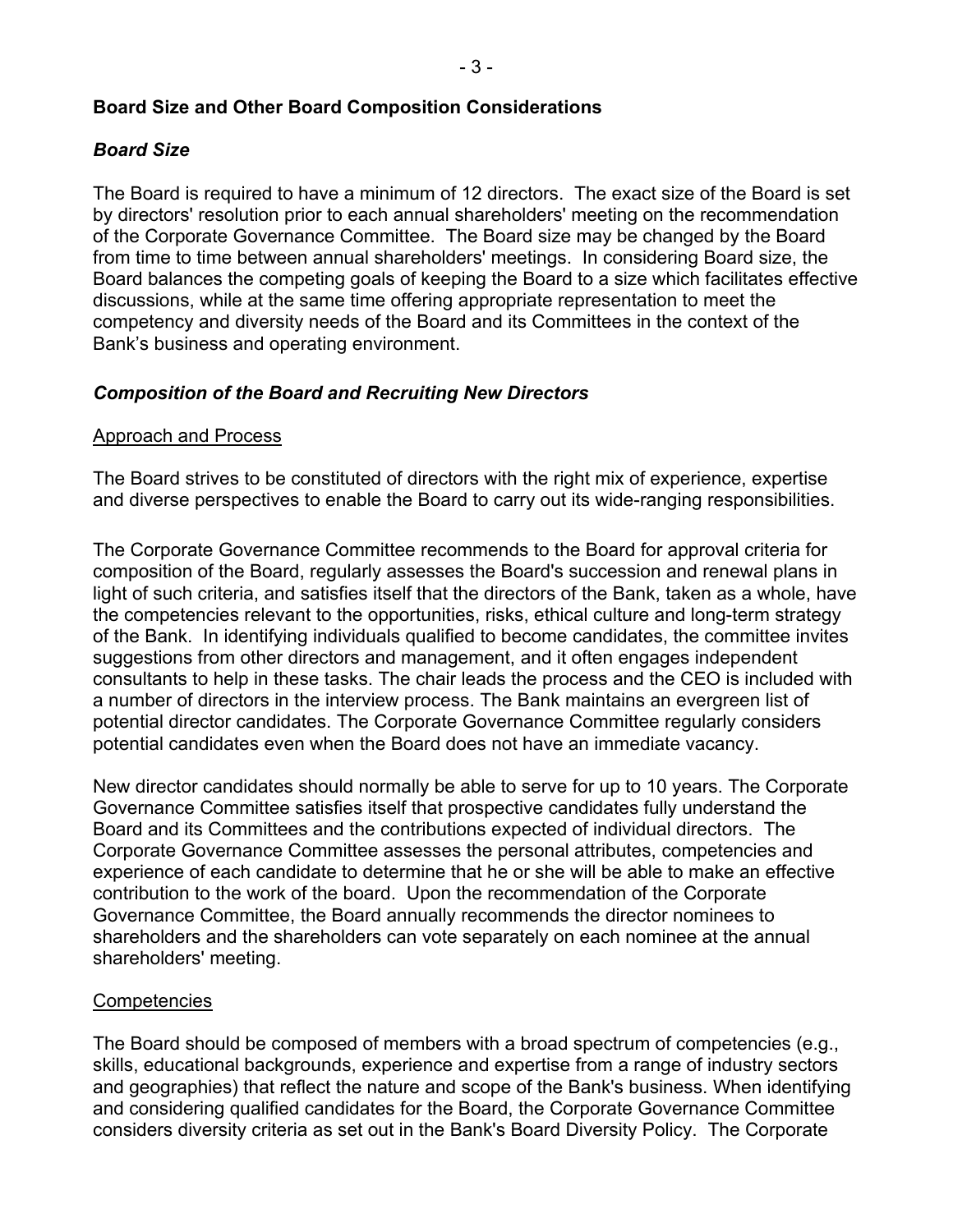Governance Committee uses a skills/experience matrix to assess the collective skill and experience profile of the director nominees it recommends to the board taking into consideration the Bank's strategy, opportunities, risk profile and overall operations. Factors that form part of the consideration and review of the competencies of potential candidates are more particularly set out in the Key Areas of Expertise / Experience matrix, which is disclosed in the Bank's annual management proxy circular.

### Other Considerations

All directors must meet the qualifications set out in the Bank's Position Description for Directors. This includes meeting the highest ethical and fiduciary standards, applying sound judgment to help make wise decisions, being knowledgeable, inquisitive and ready to engage in constructive challenge about the issues facing the Bank, and displaying a commitment through attendance at, preparation for, and participation in Board and Committee meetings. Non-management directors should also strive to meet the standards for independence from management established pursuant to the Bank's Director Independence Policy.

In addition to other avenues for sourcing potential Board candidates, from time to time the Bank receives unsolicited nominations which are considered on their merits by the Corporate Governance Committee. As well as its own consideration of candidates to recommend for appointment and election to the Board, the Corporate Governance Committee may also engage specialized recruitment firms to identify candidates with particular competencies and personal attributes, including the diversity criteria indicated in the Bank's Board Diversity Policy.

Pursuant to the *Bank Act* (Canada), at the time of each director's election or appointment, a majority of the directors must be resident Canadians (being a Canadian citizen ordinarily resident in Canada). The directors shall not transact business at a meeting of directors unless a majority of the directors present are resident Canadians (except if a resident Canadian director unable to be present approves the business transacted at the meeting; and there would have been present the required proportion of resident Canadian directors had that director been present at the meeting). Each director must also meet all *Bank Act*  (Canada) director qualification requirements.

### **Proxy Access Policy**

Under the Bank's proxy access policy, qualifying shareholders may submit one or more director nominations to be included in the Bank's proxy circular and form of proxy and ballot for the annual shareholders' meeting. The key elements of this policy are that: (a) nominating shareholder(s) must collectively meet an ownership threshold of 5% of the common shares of the Bank; (b) common shares equal to the minimum ownership threshold must have been held by the nominating shareholder, or each member of the group, continuously for at least three years and the nominating shareholder(s) must have full voting and economic rights in the shares; (c) the nominating shareholder group may not be larger than 20 shareholders, with funds under common management generally counting as one shareholder; and (d) the number of proxy access nominees in the proxy circular for a shareholders' meeting may not exceed 20% of the Board's size.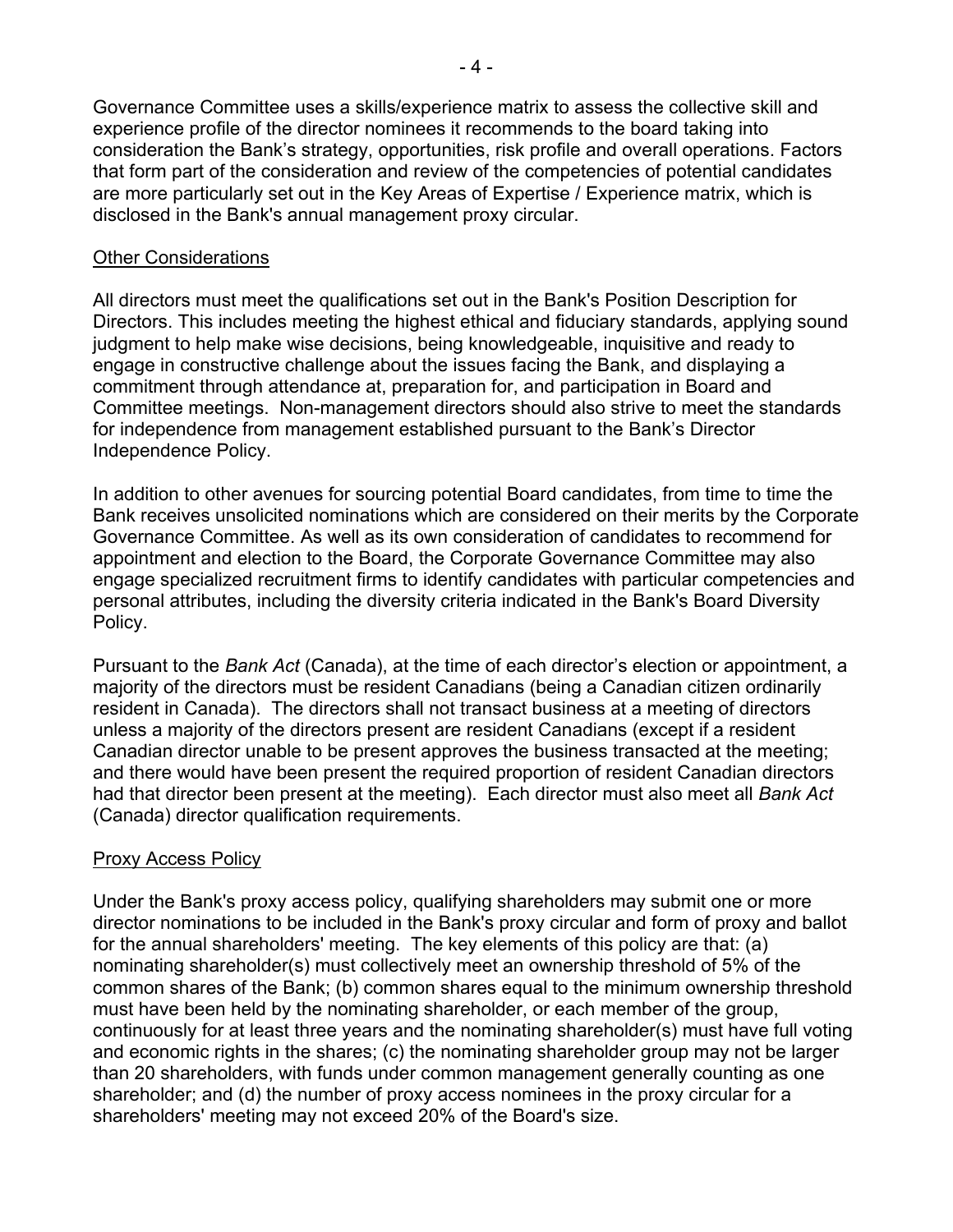The Bank will include the names of the person(s) nominated by shareholders in its proxy circular in a manner that clearly sets out the choices available to shareholders and the Board's recommendations. The names of the proxy access nominees will also be included in the Bank's form of proxy and ballot, on the same or next page as the nominees recommended by the Board, separated and labeled with the Board's recommendation. In addition, the Bank will include a statement by the nominating shareholder(s) in the proxy circular in support of the election of the proxy access nominees of up to 500 words, plus biographical information about the proxy access nominees required to be included in the proxy circular.

# **Election of Directors and Majority Voting Policy**

If a director nominee in an uncontested election receives, from the common shares voted at the meeting in person or by proxy, a greater number of shares withheld than shares voted in favour of his or her election (i.e., the nominee is not elected by at least a majority of 50% + 1 vote), he or she must immediately tender his or her resignation to the Board Chair. The Corporate Governance Committee and the Board will expeditiously consider the director's offer to resign. The Board will accept the resignation offer unless there are exceptional circumstances, and the resignation will take effect as soon as the Board accepts it. The Board must make its final determination within 90 days of the relevant shareholders' meeting and promptly announce that decision (including, if applicable, the reasons for rejecting the resignation) through a news release, a copy of which will be provided to the Toronto Stock Exchange. Any director who tenders his or her resignation pursuant to this policy will not participate in any deliberations on the resignation offer by the Corporate Governance Committee or the Board.

In the event any director fails to tender his or her resignation in accordance with this policy, the Board will not re-nominate the director. The Board is not limited in any action it may take if a director's resignation is accepted, including appointing a new director to fill the vacancy. This policy does not apply to a contested election of directors; that is, where the number of nominees, including proxy access nominees, exceeds the number of directors to be elected.

#### **Director Conflict of Interest**

Directors are not eligible for election if they have a potential or actual conflict of interest that is incompatible with service as a director.

Directors have an ongoing obligation to provide the Bank with complete and up to date information on all entities in which they have a material interest, and any changes to the major business or strategy of other public company or financial services sector boards they sit on, so that any conflicts they may have regarding these entities can be identified.

It is the responsibility of each director to submit a report to the Corporate Governance Committee whenever there is a potential or actual conflict of interest between him or her and the Bank. Reports should also be made where a member of management of the Bank feels compelled to bring an issue to the attention of a director or the Corporate Governance Committee. The issue, details of the situation and nature and extent of the interest must be declared and disclosed in reasonable detail along with any other relevant information. The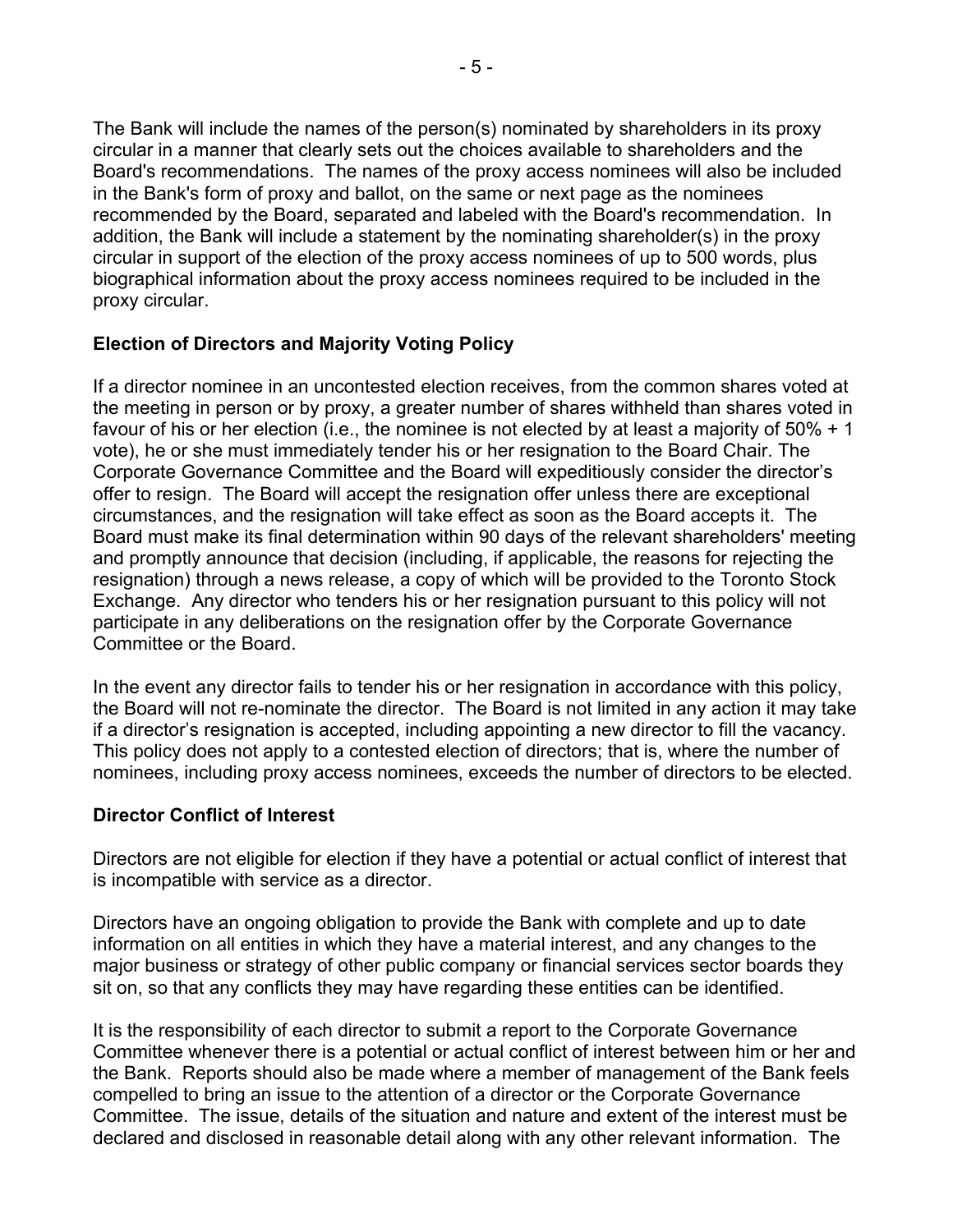Chair of the Corporate Governance Committee (or, where the situation involves such Chair, another Corporate Governance Committee member appointed by the Chair) will lead the Corporate Governance Committee in a review and discussion of the report. The Corporate Governance Committee may require from the director any additional information it deems appropriate. After reasonable analysis of the report, the Corporate Governance Committee will determine an appropriate course of action for the director.

Where a director's conflict of interest is manageable (for example, by the director being absent for certain deliberations of the Board), the director may be eligible for election and the Corporate Governance Committee will monitor such conflict. Should a conflict become incompatible with service as a director, the director will be required to offer his or her resignation. In doing so, the director will follow the procedures under "Resignation of Non-Management Directors" below.

### **Director Attendance and Commitment**

Directors must be committed to attendance at Board and Committee meetings, and to full preparation for and participation in such meetings. If a director attends fewer than 75% of Board and Committee meetings during a fiscal year, the Corporate Governance Committee will inquire into the situation and take steps to work with the director to improve attendance. Attendance will also be taken into consideration in the nomination process. Each director must devote sufficient time to carrying out his or her duties effectively and also commits to serve on the Board for an extended period of time if elected (see "Director Tenure" below).

# **DIRECTOR TENURE**

#### **Normal Term**

Each director's term shall expire at the close of the first annual shareholders' meeting held after his or her election or appointment, as applicable.

# **Retirement Age and Term Limits**

The Board's term limits, combined with director independence assessments and the Board evaluation process, enable the Board to confirm that effective and independent-minded directors are nominated for election and allow the Board to properly conduct its succession planning. Board members do not have guaranteed tenure. Each director shall (except as otherwise provided in this Guideline) serve on the Board in accordance with the following term limits:

- 1. No director will serve beyond the annual meeting following his or her 75th birthday.
- 2. Subject to #1 as well as receiving solid annual performance assessments and being annually re-elected by shareholders, directors may serve on the Board for up to 10 years. On the recommendation of the Corporate Governance Committee, the Board may extend that limit by up to a further five years.
- 3. In exceptional circumstances, and again subject to #1 as well as receiving solid annual performance assessments and being annually re-elected by shareholders, on the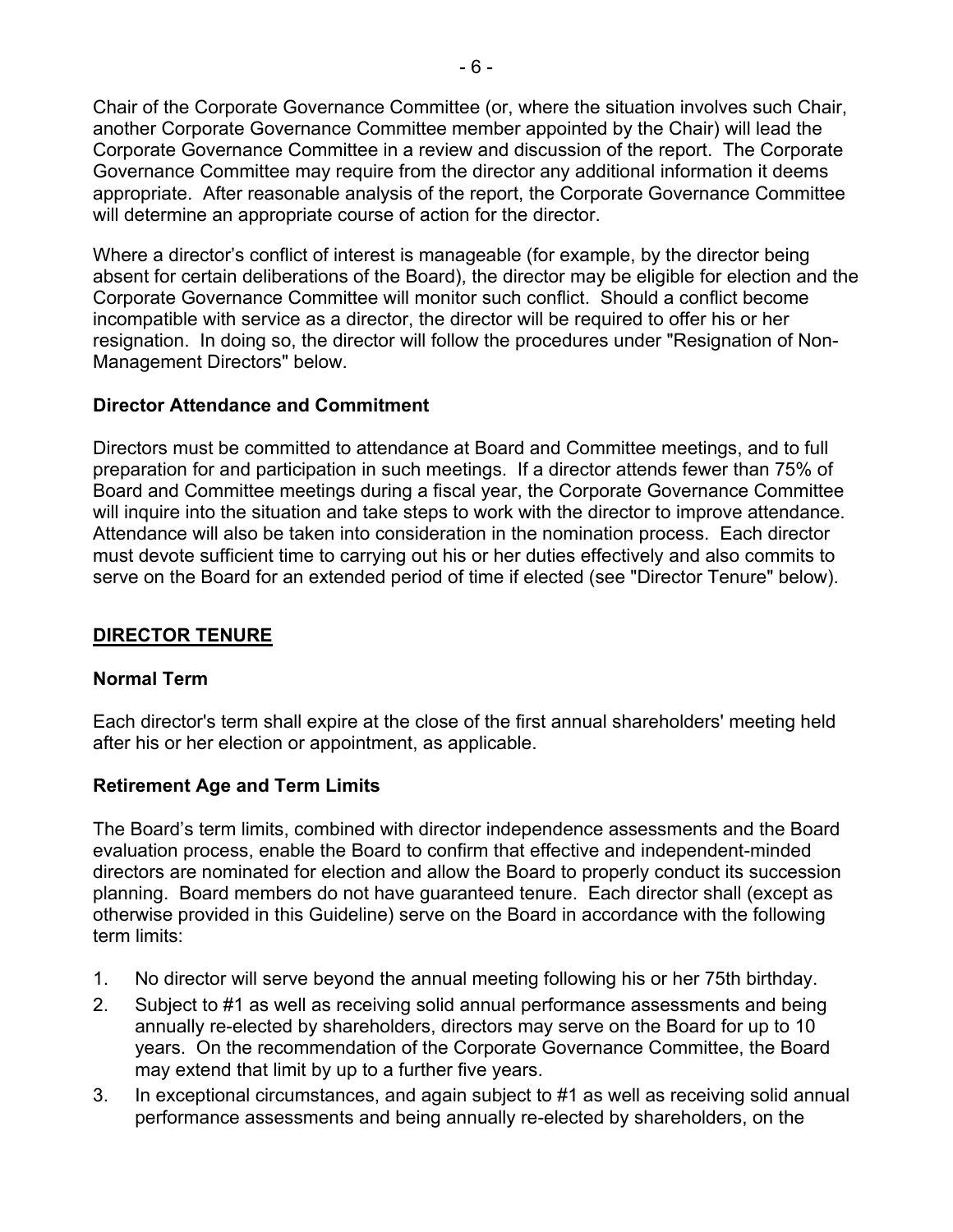recommendation of the Corporate Governance Committee, the Board may extend the 15-year term of a director referred to in #2 by up to an additional five years.

4. Pursuant to the *Bank Act* (Canada), the CEO of the Bank serves on the Board so long as he or she holds such office.

# **Disqualification**

A director ceases to hold office when he or she becomes disqualified or ineligible to hold office under the *Bank Act* (Canada) or is removed by the shareholders.

# **Resignation of Non-Management Directors**

Each non-management director must forthwith notify the Board Chair upon any material change in his or her status or circumstances. The Corporate Governance Committee will determine whether it would be appropriate under such circumstances for any such director's Board membership to continue. The Chair of the Corporate Governance Committee must communicate the Committee's determination to the Board. Examples of such material change would be:

- a significant change in job responsibility, occupation or employment, including retirement;
- a potential or actual conflict of interest arises that is incompatible with service as a director;
- a mental or physical impairment rendering the director unable to perform his or her duties as a director effectively;
- any loan from the Bank to the director becoming not in good standing;
- becoming the subject of a charge under a criminal or quasi criminal statute in Canada or elsewhere;
- becoming the subject of investigation into conduct involving illegal or immoral activity by a duly constituted branch, agency or commission of the federal or a provincial government of Canada or elsewhere; or
- engaging in conduct or activity that could reasonably be construed as likely to materially adversely impact the status or reputation of the Bank.

If the Committee determines that a director's Board membership would not continue to be appropriate in the circumstances, the Board must approve the Committee's determination. If the Board does so, the director must immediately tender his or her resignation to the Board Chair. In the event any such director fails to tender his or her resignation, the Board will not re-nominate the director. The Board is not limited in any action it may take upon accepting such director's resignation, including appointing a new director to fill the vacancy.

# **Resignation of Management Directors**

Any executive officer of the Bank who serves on the Board must offer his or her resignation as a director to the Board Chair upon resignation, retirement or removal as an executive officer of the Bank. To assist with the orderly transition of executive functions, the Board will, upon the recommendation of the Corporate Governance Committee, determine whether it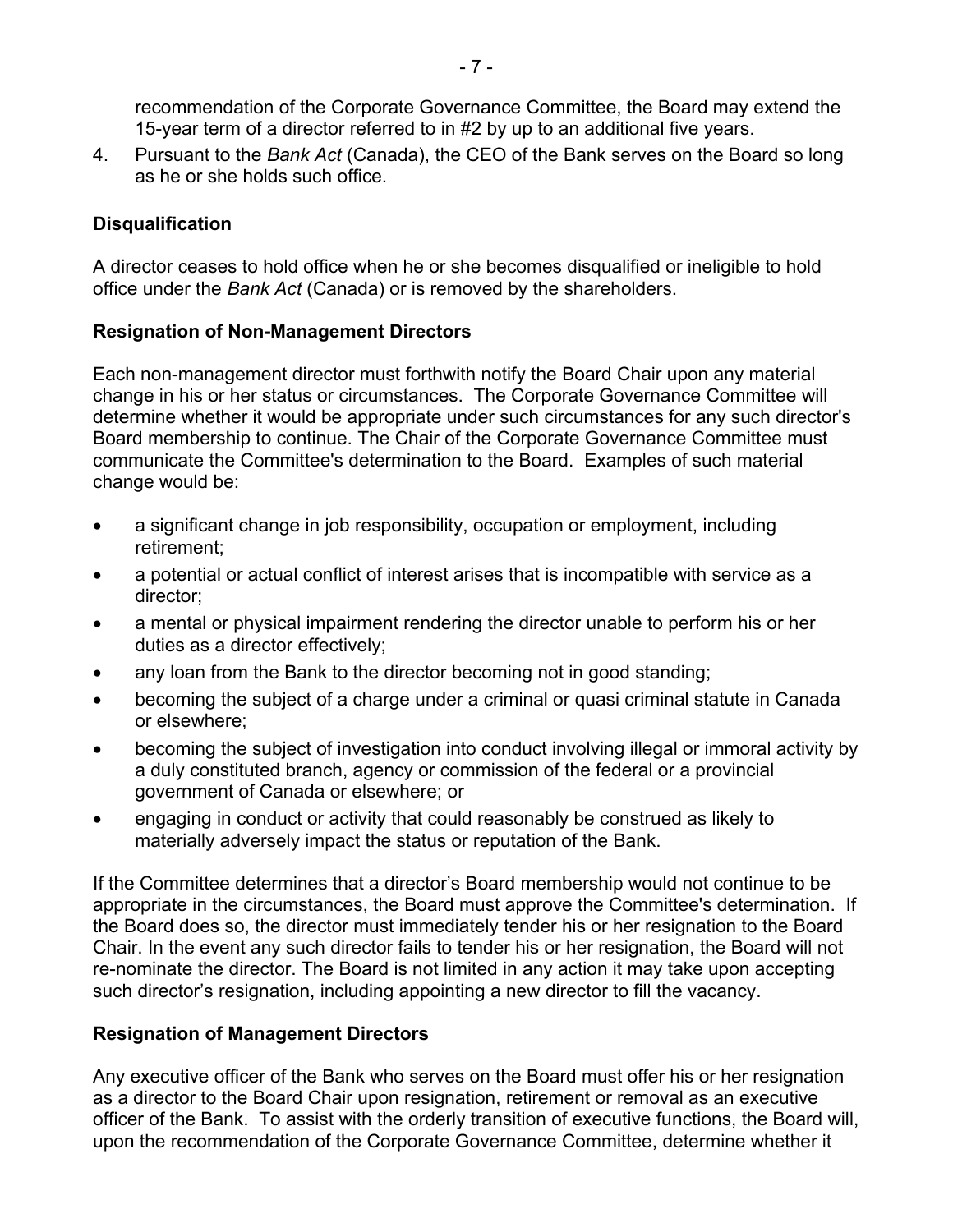would be appropriate under the circumstances for such director's Board membership to continue for a further period of up to six months. In exceptional circumstances, the Board may, taking into account any recommendation of the Corporate Governance Committee, extend such director's Board membership for up to a further 18 months (for a maximum total term of two years post-resignation or retirement).

### **FUNCTIONS OF THE BOARD**

#### **Board Operations**

The Board meets more frequently than the four times per year required by the *Bank Act* (Canada), as scheduled by the Board Chair in conjunction with the CEO and the Corporate Secretary. For regularly scheduled meetings, an agenda and other documents for consideration are provided to all directors about one week in advance. For special meetings of the Board, best efforts are made to distribute materials to the directors as far in advance as practicable. Supplemental materials may be provided to directors at, or prior to, the commencement of each meeting. The Board Chair, in conjunction with the CEO and Corporate Secretary, is responsible for setting the agenda for each Board meeting.

The Board may conduct all or part of any meeting in the absence of management, and the Board includes such a session on the agenda for each meeting. In the event the Board is constituted with one or more non-management non-independent directors, any independent director may request the non-management non-independent directors to be excluded from any such session, and the Board will conduct at least one such session a year in the absence of management and the non-management non-independent directors.

#### **Committee Composition**

The Board currently has four Committees: the Corporate Governance Committee, the Human Resources Committee, the Risk Committee, and the Audit Committee. Each Committee operates under a written Charter that sets out its responsibilities and composition requirements.

Each Committee should be comprised entirely of independent directors under the Bank's Director Independence Policy or as provided in their respective charters. A majority of Audit Committee members must be unaffiliated with the Bank pursuant to the *Bank Act* (Canada).

The Board approves the composition of each Committee, on the recommendation of the Corporate Governance Committee, and has the power to remove Committee members. Each Committee is composed of directors of the Bank who satisfy all applicable regulatory requirements in respect of such Committee.

In determining membership on Committees, the Corporate Governance Committee constitutes each committee with directors with the right mix of experience, expertise and diverse perspectives to enable the Committee to carry out its responsibilities.

Subject to applicable regulatory requirements and the Charter of each Committee, any independent Board member may act as an alternate for an absent Committee member. In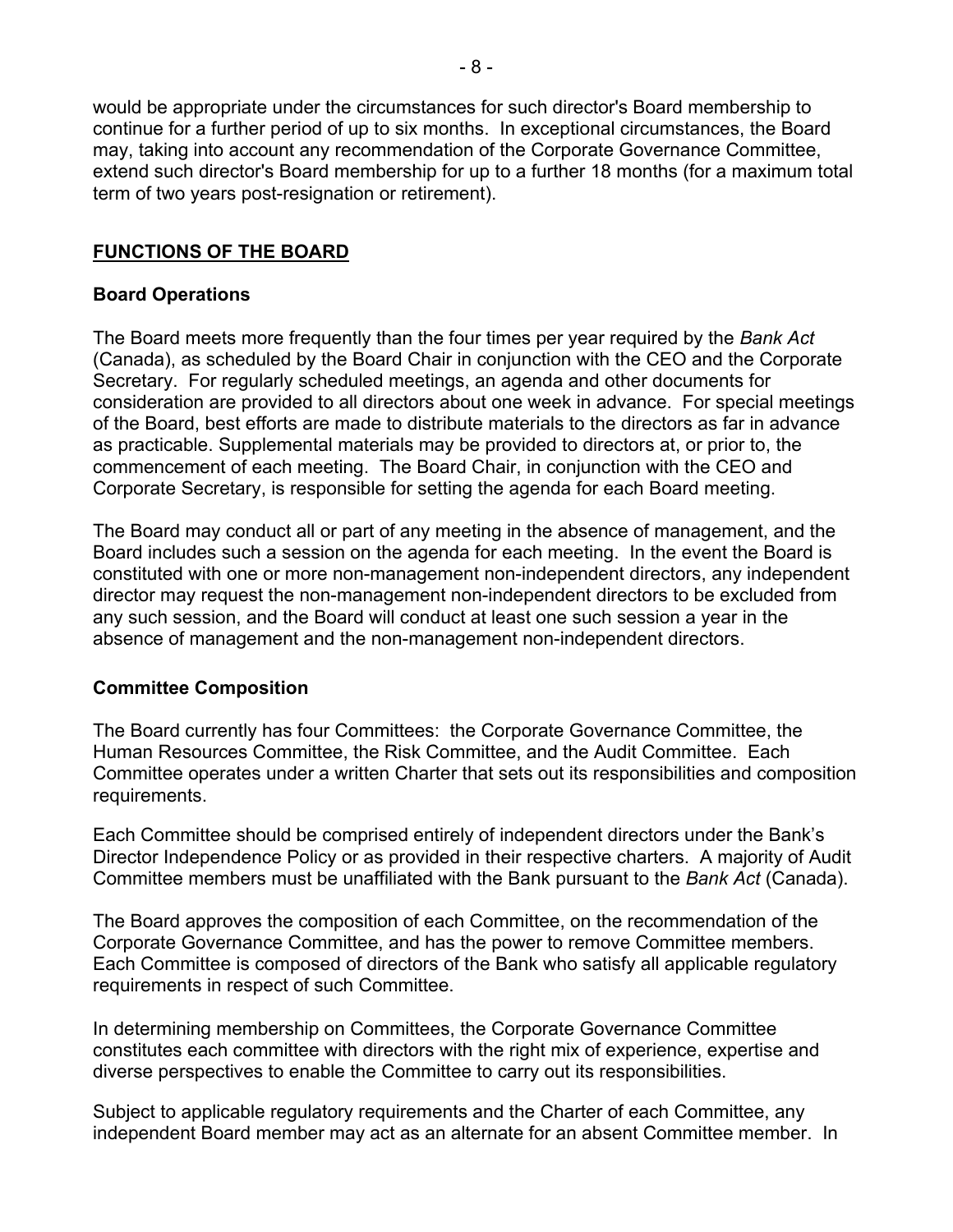cases of necessary absences, to ensure that a quorum is always available for a particular Committee meeting, the Corporate Secretary will solicit alternates from among the Board.

### **Committee Operations**

Each Committee meets a minimum number of times per year, as set out in their respective Charters. The Chair of each Committee, in conjunction with the senior business executive assigned by the CEO to assist the Committee, and the Corporate Secretary, sets Committee meeting agendas and effectively conducts the administrative affairs of the Committee, including reviewing the information provided to the Committee to confirm it is appropriately detailed to allow for preparation for meaningful discussion and decision-making at Committee meetings. For regularly scheduled meetings, an agenda and supporting materials for consideration are provided to all Committee members about one week in advance. For special meetings of Committees, best efforts are made to distribute materials to the Committee members as far in advance as practicable. Supplemental materials may be provided to Committee members at, or prior to the commencement of each meeting.

Each Committee may conduct all or part of any meeting in the absence of management, and each Committee includes such sessions on its meeting agendas.

Each Committee may invite to its meetings any director, member of management of the Bank or such other persons as it deems appropriate in order to carry out its responsibilities. Each Committee may also exclude from its meetings any persons it deems appropriate in order to carry out its responsibilities. Additionally, agendas and supporting materials for all Committees are available on the board portal for perusal by non-member directors.

The Chair of each Committee reports to the Board following each Committee meeting on material matters arising at such meeting. Minutes of each Committee meeting are made available to the whole Board. In addition, each Committee annually reviews its Charter to satisfy itself that the Charter meets or exceeds its responsibilities. Each Committee establishes annual objectives or key goals, including future educational presentations, as a focus for its core responsibilities and activities and to assist in prioritizing its time and effort throughout the year, and conducts an annual evaluation to assess its contribution and effectiveness in fulfilling its mandate. Each Committee also measures progress in addressing its objectives throughout the year.

Pursuant to its Charter, each Committee has the authority to conduct any investigation and access any officer, employee or agent of the Bank appropriate to fulfilling its responsibilities. Each Committee has the authority to engage independent advisors and/or external speakers, paid for by the Bank, to provide expert advice and opinions.

#### **Committee Chairs**

The main responsibilities of the Chair of each Committee are set out in the Charter for Committee Chairs and in each Committee's respective Charter. Every Committee Chair must be independent.

The Corporate Governance Committee, pursuant to its Charter, is chaired by the Board Chair. The Chairs of the Audit Committee, Risk Committee and Human Resources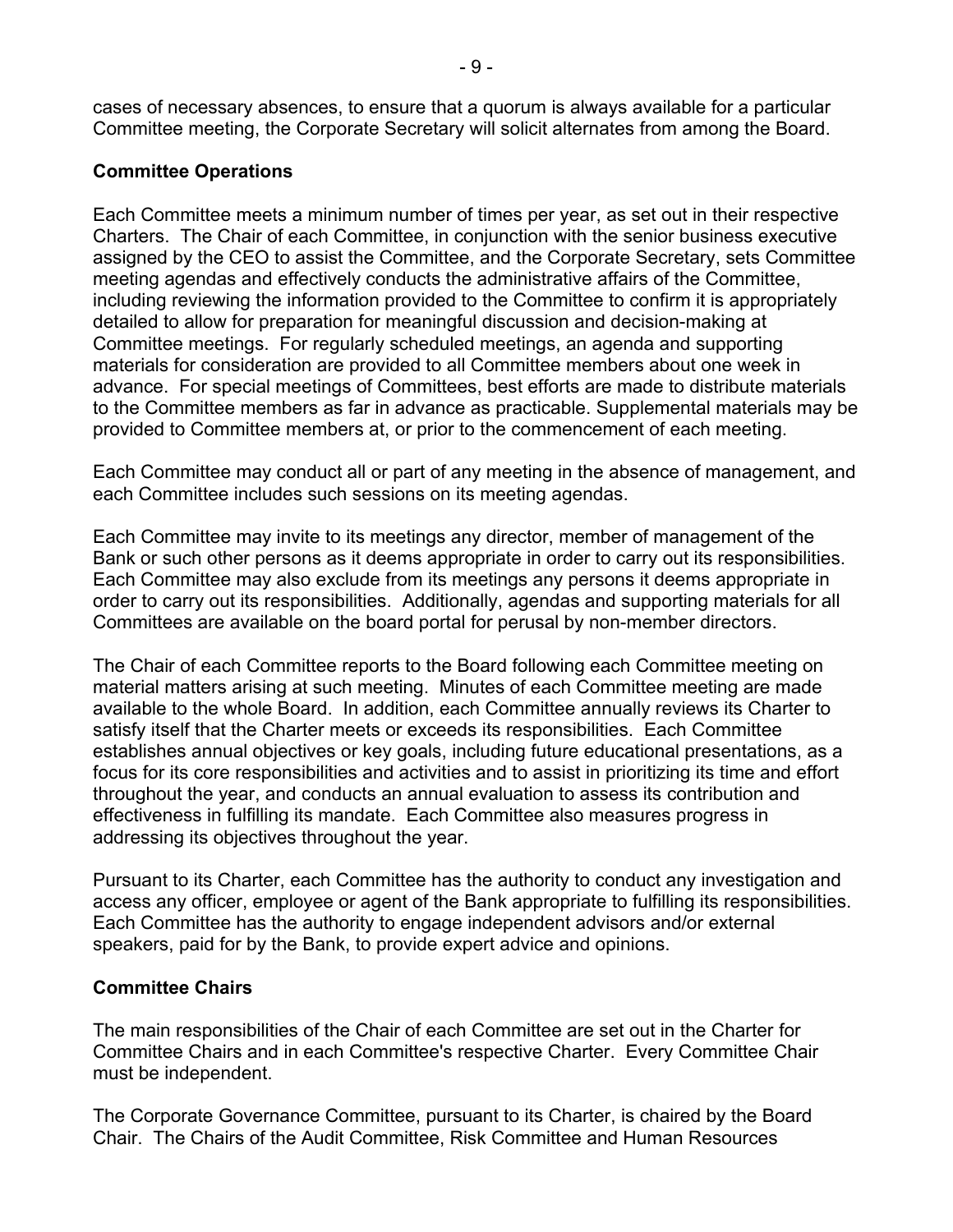Committee are appointed by the Board upon the recommendation of the Corporate Governance Committee. The members of each such Committee may designate their Chair by majority vote if the Board does not make such appointment. In considering Committee composition, the Corporate Governance Committee regularly reviews Committee Chair succession.

The term of the Chairs of the Audit Committee, Human Resources Committee and Risk Committee shall be up to five years. Upon the recommendation of the Corporate Governance Committee, acceptance by the incumbent Committee Chair, and agreement by the Board, the term of any such Committee Chair may be extended for an additional period of up to three years (plus such additional period to allow for an orderly transition of Chair duties, typically following the annual shareholders' meeting closest to the end of such threeyear period).

# **DIRECTOR ORIENTATION AND EDUCATION**

Directors are provided with orientation when newly elected and thereafter with continuing education opportunities, including visits to operational sites and unfettered access to management. At the orientation sessions, the CEO or other members of the Bank's executive management team present and answer questions on how the Bank is managed, its business and control functions, strategic direction, capital and liquidity management, finance, human capital management, information technology, marketing/digital, environmental and social matters, the regulatory environment, directors' responsibilities, and other significant issues or key risks the Bank faces. New directors also meet with the CEO, the Board Chair, and the Chair(s) of the Committee(s) the director has been appointed to. All new directors receive tailored orientation materials.

The Corporate Governance Committee oversees continuing education for directors and serves as a resource for ongoing education about directors' duties and responsibilities. Directors have complete access to the Bank's management in order to become and remain informed about the business of the Bank, including the regulatory environment in which the Bank operates, and for any other purposes that may be helpful to the Board and its Committees in fulfilling their responsibilities. Presentations are regularly made to the Board and its Committees on different aspects of the Bank's operations, and periodically made on topical areas to assist directors in fulfilling their responsibilities. In addition, directors have access to regularly updated learning and development materials on the board portal.

#### **DIRECTOR COMPENSATION**

The Corporate Governance Committee is responsible for reviewing director compensation periodically and satisfying itself that it is competitive in the marketplace and aligns directors' and shareholders' interests. The Board determines the adequacy and form of director compensation based on the recommendation of the Corporate Governance Committee. Non-management directors, including the Board Chair, are expected to acquire common shares or equivalents of the Bank with a value equivalent to at least six times their respective annual cash retainer. Directors have five years from their respective first election date to meet the share ownership requirement. A minimum of 60% of the annual fees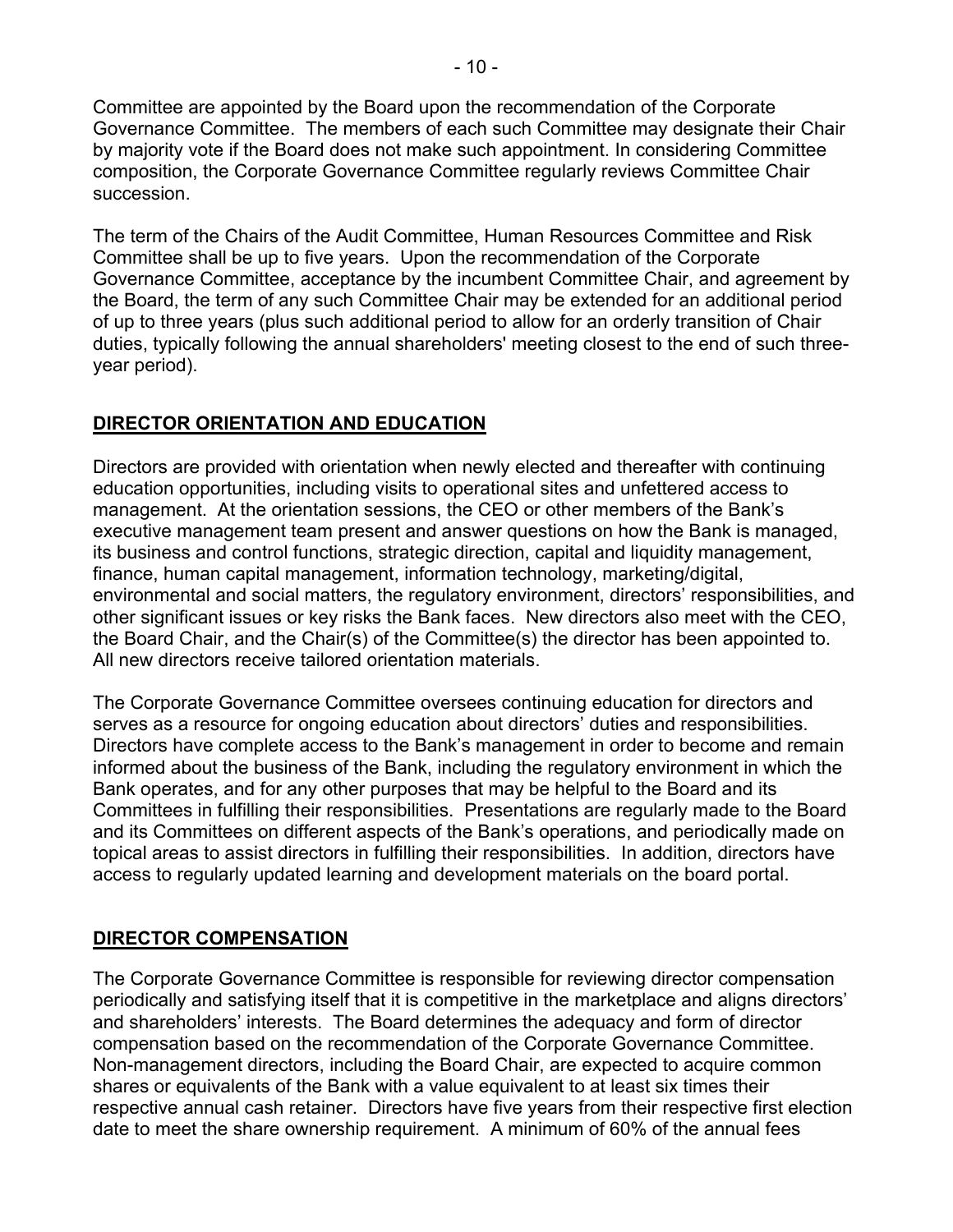(excluding any equity grant) payable to a director must be received in the form of deferred share units or common shares until the share ownership requirement has been met. Directors who are also management of the Bank are not compensated in their capacity as directors and are subject to separate, higher share ownership requirements.

### **BOARD FEEDBACK PROCESS**

The Board annually evaluates the effectiveness of the Board and its Chair, the Committees and their Chairs, and individual directors (both peer and self-evaluation). The Corporate Governance Committee is responsible for establishing an effective evaluation process and engages the expertise of an independent consultant to assist in the design of the feedback surveys and to facilitate the review and consultation process. The annual evaluation of the Board Chair is led by the Chair of the Human Resources Committee. The Board's approach to the feedback process is meant to be constructive and to assist the Corporate Governance Committee in determining whether the right programs are in place for continuously improving directors' skills and Board functioning and effectiveness.

### **CEO POSITION DESCRIPTION AND EVALUATION**

The Human Resources Committee annually reviews and approves the CEO's Position Description and recommends to the Board for its approval the corporate goals and objectives for which the CEO is responsible (which include all performance indicators and key milestones relevant to the CEO's compensation). The Board and Human Resources Committee monitor the CEO's performance relative to these goals and objectives. The Human Resources Committee is also responsible for evaluating the CEO's performance at least annually. The Board Chair leads the formal evaluation process. The Board Chair, together with the Chair of the Human Resources Committee, leads a discussion of the results with the Human Resources Committee and then with the Board (with the CEO absent). Subsequently, the Board Chair and the Chair of the Human Resources Committee together meet with the CEO to provide feedback.

#### **SUCCESSION PLANNING**

The Board and Human Resources Committee are responsible for succession planning for the senior leadership of the Bank and for overseeing the Bank's people strategy. This includes identifying potential succession candidates for the CEO, at least annually reviewing and approving the succession plans for senior executive positions and the heads of key control functions, being satisfied that the senior leadership team is identifying potential succession candidates for other key executive roles, monitoring development plans for those identified, and fostering management depth by rigorously assessing candidates for other senior positions.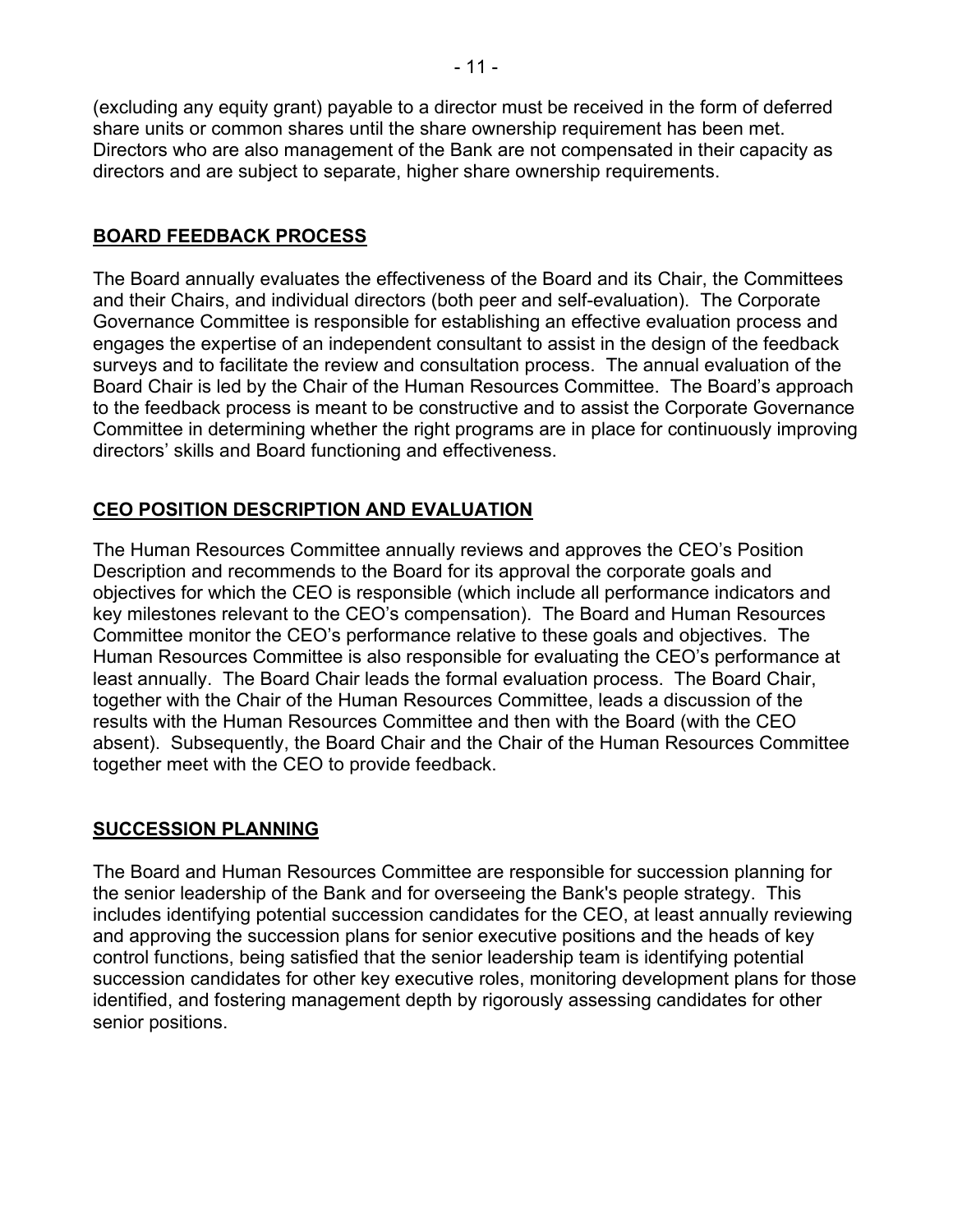#### **ESTABLISH AND MONITOR STANDARDS OF BUSINESS CONDUCT AND ETHICAL BEHAVIOUR**

As a responsible business enterprise and corporate citizen, the Bank is committed to conducting its affairs to the highest standards of ethics, integrity, honesty, fairness and professionalism. While reaching business goals is critical to the Bank's success, equally important is how the Bank achieves them. The Bank's Board-approved Code of Conduct and Ethics (the "Code") applies at all levels of the organization, from major decisions made by the Board to day-to-day business transactions.

The Code establishes the standards that govern the way employees and directors deal with each other, the Bank's shareholders, customers, governments, regulators, suppliers, competitors, the media and the public at large.Within this framework, all directors, officers and employees are expected to exercise good judgment and be accountable for their actions. The Anti-Bribery and Anti-Corruption Policy supplements the Code's anti-corruption principles and standards and the Bank's Culture Framework defines culture and the mechanisms used to achieve and monitor the desired culture. The Corporate Governance Committee oversees updates to the Conduct Risk Management Policy which establishes the requirements for managing conduct risk across the enterprise to reinforce proper business conduct and market conduct practices and also helps to promote a culture of integrity at the Bank. All directors, officers and employees are required to review and complete training on the contents of the Code and attest to their ongoing compliance with the Code annually.

# **CORPORATE RESPONSIBILITY FOR ENVIRONMENTAL AND SOCIAL MATTERS**

The Corporate Governance Committee oversees the Bank's global corporate citizenship framework and reviews and assesses the Bank's strategy, performance and reporting on corporate responsibility for environmental, social and governance matters. Each year the Corporate Governance Committee reviews the Bank's Environmental, Social and Governance Report and receives periodic updates on environmental and social trends, best practices and the Bank's relative performance.

In addition, management reports periodically to the Risk Committee on the Bank's approach to environmental and social risk management, including climate-related risks. The Board also is assisted by the Human Resources Committee, which is responsible for satisfying itself that the Bank's compensation strategies are internally aligned and consistent with the sustainable achievement of the Bank's business objectives.

The Board receives periodic reports on environmental and social matters affecting the Bank and, more generally, oversees the Bank's strategic direction and the implementation of an effective risk management culture.

# **COMMUNICATION POLICY AND MEASURES FOR RECEIVING FEEDBACK**

The Corporate Governance Committee must satisfy itself that the Bank communicates effectively, both proactively and responsively, with its shareholders, other interested parties and the public. The Bank maintains a Disclosure Policy that sets out the Bank's commitment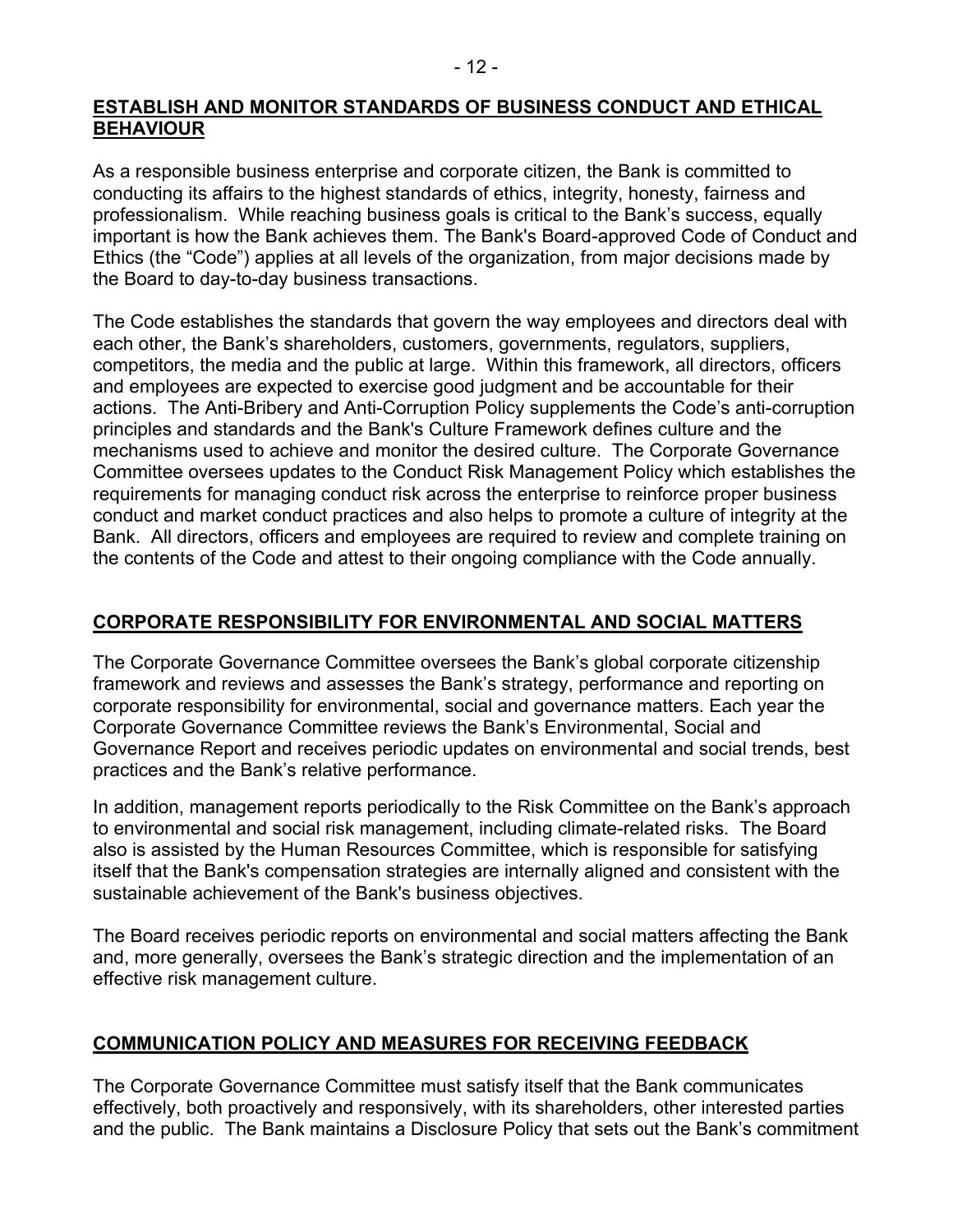to providing timely, accurate and balanced disclosure to the public of all material information about the Bank. The Committee oversees that there are clear channels and regular opportunities for shareholders and their representatives, analysts, the media and others to communicate with the Bank or the Board. The Chief Financial Officer, the Head of Investor Relations and other officers meet regularly with investment analysts and institutional investors.

The Bank also recognizes the importance of engagement of directors with shareholders on areas core to the Board's mandate and has developed an internal guideline to support such engagement. Subject to the Board Chair's approval and guidance, the Bank's directors periodically extend and respond to invitations to certain shareholders and governance stakeholders to meet to discuss the Bank's approach to executive compensation, corporate governance, corporate responsibility for environmental and social matters, long-term strategic positioning and other areas of interest to shareholders core to the board's mandate. Annually, the Committee receives a report on shareholder feedback on an enterprise-wide basis. The Committee carefully reviews shareholder proposals received by the Bank, monitors discussions that may occur with proposers about their proposals and recommends to the Board of Directors responses for inclusion in the Bank's management proxy circular. The Committee also receives reports on the results of the annual meeting of shareholders and considers commentary provided by shareholders about their voting decisions.

The Audit Committee's responsibilities include establishing procedures in accordance with regulatory requirements for the confidential and anonymous submissions of concerns about accounting, internal accounting controls or auditing matters and monitoring reports and complaints on such submissions. TD's Conduct and Ethics Hotline provides an open and effective communication channel for employees and members of the public worldwide to report complaints regarding accounting, internal accounting controls or auditing matters and other ethical, legal or regulatory matters. The whistleblower program strives to ensure that individuals feel comfortable and secure and have no fear of reprisal when reporting complaints, in good faith, which they reasonably believe to be valid.

Shareholders may communicate directly with the independent directors via the Board Chair, by mail to Board Chair, The Toronto-Dominion Bank, P.O. Box 1, Toronto-Dominion Centre, Toronto, Ontario M5K 1A2 or by email c/o TD Shareholder Relations at [tdshinfo@td.com.](mailto:tdshinfo@td.com) The Chair's Charter stipulates that he will relay to the independent directors any communication received from a shareholder expressing that intent.

#### **Shareholder Advisory Vote on the Approach to Executive Compensation**

Each year, shareholders have the opportunity to vote, in an advisory capacity, for or against a resolution on the approach to executive compensation as disclosed in the management proxy circular. While the advisory vote is non-binding, the Human Resources Committee and the Board of Directors will take the results of the vote into account, when considering compensation policies, procedures and decisions. In addition, the Bank is committed to ensuring that it communicates effectively and responsively with shareholders, other interested parties and the public and, as part of that commitment, the Bank's directors periodically engage shareholders and governance stakeholders directly to discuss the approach to executive compensation.